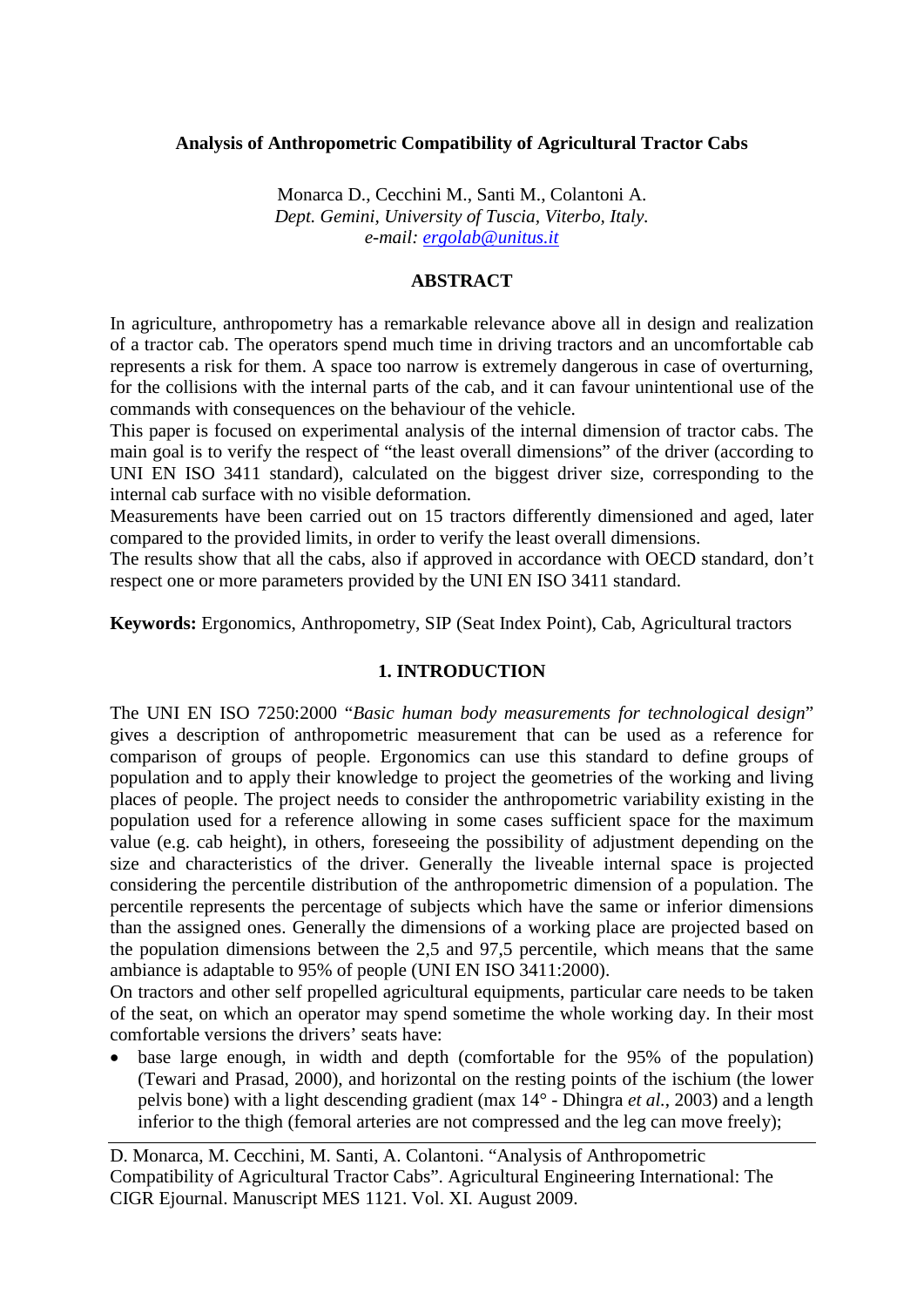- it is considered essential for desirable conditions to reduce low back pain: (1) lumbar support, adjustable in height and convexity to anatomically support the lower vertebrae (subject to discopathy) (2) side support, (3) firmer cushion at the ischial tuberosity region, and (4) soft cushion at the femoral region (Anderson and Ortengren, 1974a, 1974b, Dhingra *et al.*, 2003, Katuraki *et al.*, 1993);
- adjustable inclination of the back rest for a better support of the trunk:
- two arm rests for a better support of the arms;
- a 20º rotation angle in both directions, to facilitate entry and exit and visual check of implements coupled rearly;
- regulation in height  $(75 \text{ mm} \text{ ISO } 6682:1986)$  and position (back/forward) to adapt the distance from the commands to the typical dimensions of the subject and to facilitate a comfortable position for both feet on the cab floor;
- vertical suspension, to reduce vibrations transmission from the engine, gearbox, implements, etc., adjustable to the operator's weight;
- horizontal suspension to reduce horizontal impulses, felt as shocks to the back (this option actually is present on few models and it can generally be turned on or off on command);
- seat surface material allowing a suitable perspiration.

On agricultural tractors, vertically and longitudinally adjustable seats equipped with parallelogram springs and suspension stiffness based on the driver's weight are nowadays usually available. Cushions, back rests and arm rests are anatomically shaped (and often adjustable) to contain the operator well even on steep slopes.

Anthropometrics regulates also the location of the commands, that once again has to be rationally studied based on:

- the anthropometric working radius of arms and legs;
- the possibility of easy usage based on the easiest movements of hands and feet;
- easy visibility based on sight angle and easy movement of the head;
- the easy recognition of all the machine commands (Biondi and Maraziti, 1998).



Figure 1. View of a modern tractor cab (left - NH tractor) and detail of the joystick for controlling the vehicle mobility (right – Fendt tractor).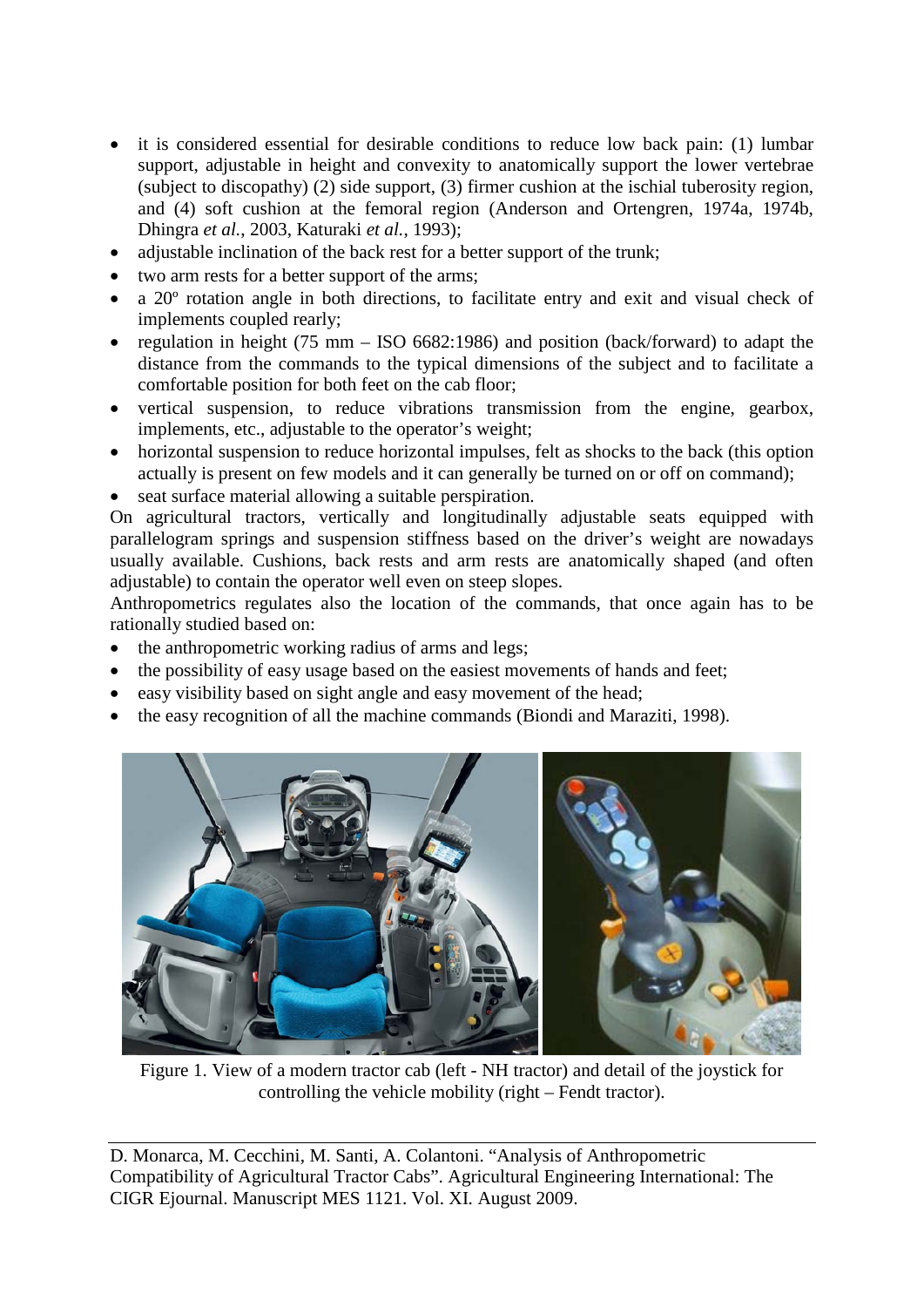On the driver place many handles and commands can be found (figure 1). Essential for the easy and secure use of the commands is their best recognition, which can be improved with a characteristic shape and colour. Some handle commands (for example the handle position of the hydraulic distributors, that is proportional to the actuator effect), for a fine and safe control should have the possibility of a resting point for the hand. The commands controlling the machine mobility (accelerator, clutch, gear levers) usually have all the same colour, so being easily distinguished from the other commands. For this reason the coding for the different light signals (shape, colour and symbol) need to be carefully studied and in some cases is based on international standards. In some cases also acoustic signals are particularly useful to inform the driver of serious malfunctions and/or dangerous situations. Particularly quoted, in the field of the information theory, is the said "law of the magic number seven". An average person, subjected to visual stimulations, will not remember and process more than seven signals, with variations from five to nine. Warning signals for the driver therefore will have to be visualized in a clear and simple way, to give only the most important information, necessary to make the quickest and most effective counter-measure (Biondi, 1990).

The driver's place of a tractor, finally, needs to allow for maximum external visibility, theoretically without blind spots and above all visibility of the rear and front machinery. Exactly these needs call for a cab nearly completely made out of glass and a so called tractor with clear or improved sight of the front (with a lowered engine bonnet) for a better view of the implements coupled at the front (Binswanger, 1984).

## **2. MATERIALS AND METHODS**

Tests have been carried out on 15 tractors of different make, models, power engine (from 65 to 200 kW) and age (year of manufacturing from 1983 to 2007). The measurements have been carried out with a wooden device, manufactured in such a way to obtain the maximum precisions for respecting the need of the UNI EN ISO 5353 standard (figure 2).

This device has been used to define the Seat Index Point (SIP), acting as a reference for all the measurements.



Figure 2. Wooden device for SIP determination.

D. Monarca, M. Cecchini, M. Santi, A. Colantoni. "Analysis of Anthropometric Compatibility of Agricultural Tractor Cabs". Agricultural Engineering International: The CIGR Ejournal. Manuscript MES 1121. Vol. XI. August 2009.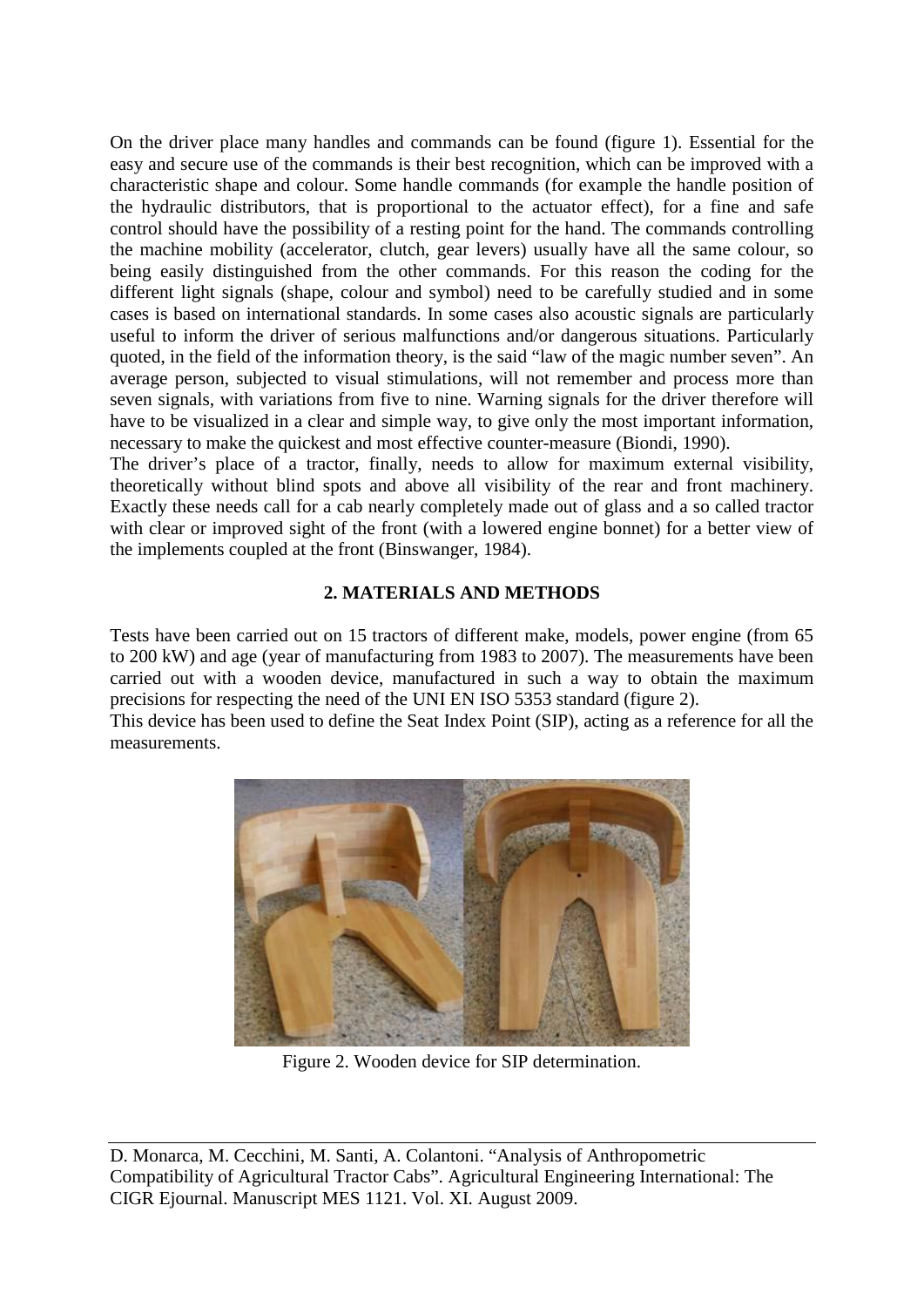The SIP device was manufactured using various types of wood, to obtain maximum resistance even though the wooden part of the device has a mass of only 2.98 kg which, together with four steel pedestals, comes to a total mass of 6 kg, in accordance with the above described standard. The four steel pedestals are used to support weights added to arrive to the desired final mass (figure 3).



Figure 3. Device for SIP determination, completed with steels pedestals to support the ballasting.

A numeric controlled machinery was used to manufacture the SIP device, to cut hundreds of wedges that later have been glued using a particular mechanic press. The device consists of a horizontal base and a vertical back rest, both having curve made in accordance the UNI EN ISO 5353 standard. The base and the back rest have been joined with a wedge, in such a way the two parts will result perpendicular one in respect of the other.

The Seat Index Point is defined by the intersection of the horizontal straight line passing through the two holes on the upper part of the device with the vertical straight line passing through the hole situated in the centre of the lower part of the device (figures 4 and 5).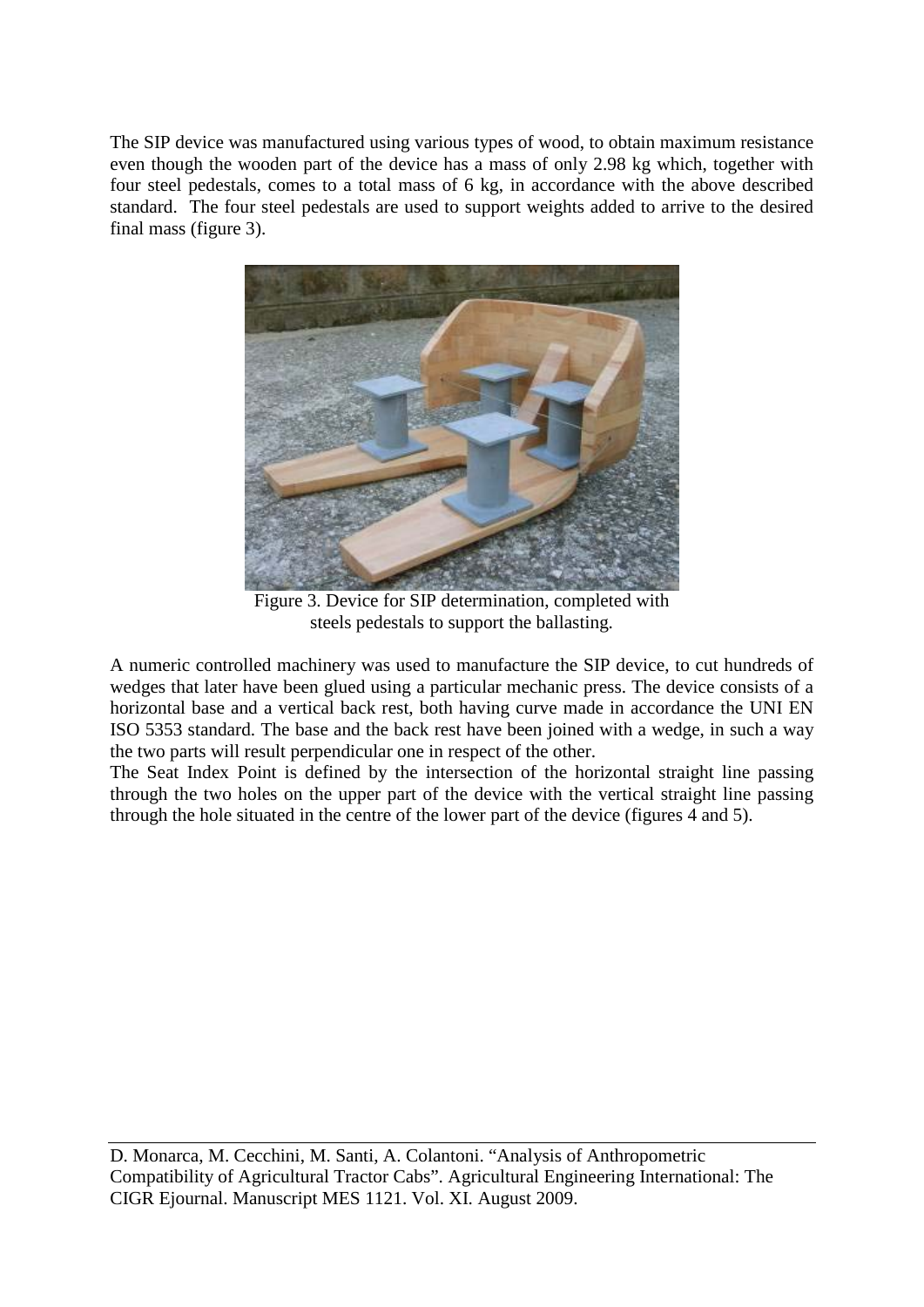

Figure 4. Device for SIP determination: structural arrangement (dimensions in mm) (UNI EN ISO 5353:2000).



Figure 5. Determination of the SIP.

Other than the already described device, to carry out the measurements were used measuring tape, spring rule, folding meter, bubble level, adhesive tape, paper, and two metal ballasts of 10 kg to come to the final provided mass  $(26 \pm 1 \text{ kg})$ .

# **2.1. Dedicated Form**

A dedicated form was prepared to record all the measurements to be analyzed, in accordance with UNI EN ISO 3411 standard, including the maximum and minimum dimensions to be taken into account, completed with three drawings to improve their meaning.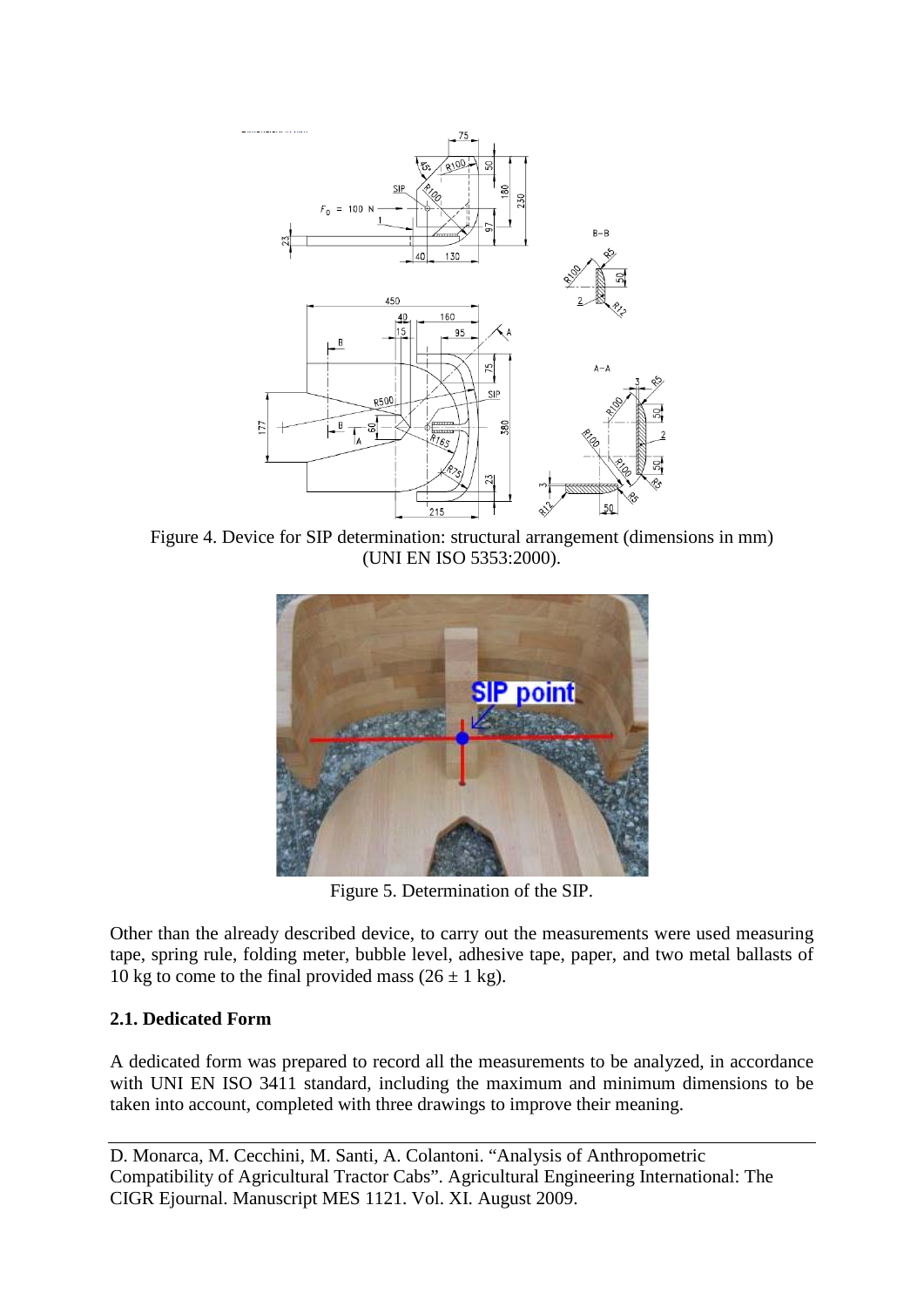Further measurements have been recorded, with a light modification to the provided methodology, wherever it was impossible to follow the standard because of the ballasts position on the four steel pedestals.

To make the SIP more accessible to carry out the measurements, a practical method has been pointed out, in order to remove the device. Once the device is correctly located on the seat, a thread is passed through the two holes on the vertical back (the upper part) of the device, then stretched and attached to the corresponding points of the internal sides of the cab with adhesive tape, thus carefully forming a horizontal straight line using bubble levels.

The minimum overall dimension of the operator is the internal dimension of the driver's position.

The recommended overall dimension in the driver's position (cab) of a fully dressed operator (arctic clothes and gloves, parka, hood) refers to the S.I.P. defined in the ISO 5353:2000.

The minimum overall dimension of the operator (figure 6) is based on the dimensions of bigger sized operators (95% percentile). This is measured on the internal surface of the driver's position, without visible superficial deformations, and can be smaller than the one specified by the standard UNI EN ISO 3411 if it can be proved that such reduced overall dimension of the operator, in particular types of machines, allows the operator to do his work adequately.



Figure 6. Dimensions of a seated and dressed operator (dimensions in mm) (UNI EN ISO 3411:2000).

The parameters (specified in the UNI EN ISO 3411 standard) that have been measured are (figure 7):

**δ1:** distance between the cab (considering also the glasses) and all the commands in their closest position to the cab itself. The minimum limit of this value imposed by the standard is 50 mm.

**R1:** distance between the SIP and the cab ceiling in the transverse plane. The minimum limit value of this distance imposed by the standard is 1050 mm for tractors having a power of more than 150 kW, 1000 mm for tractors between 30 and 150 kW and 920 mm for those with less than 30 kW.

**R2:** radius at intersection between the internal sides of the cab and intersection of the internal sides of the cab with its ceiling. The maximum limit value is 250 mm.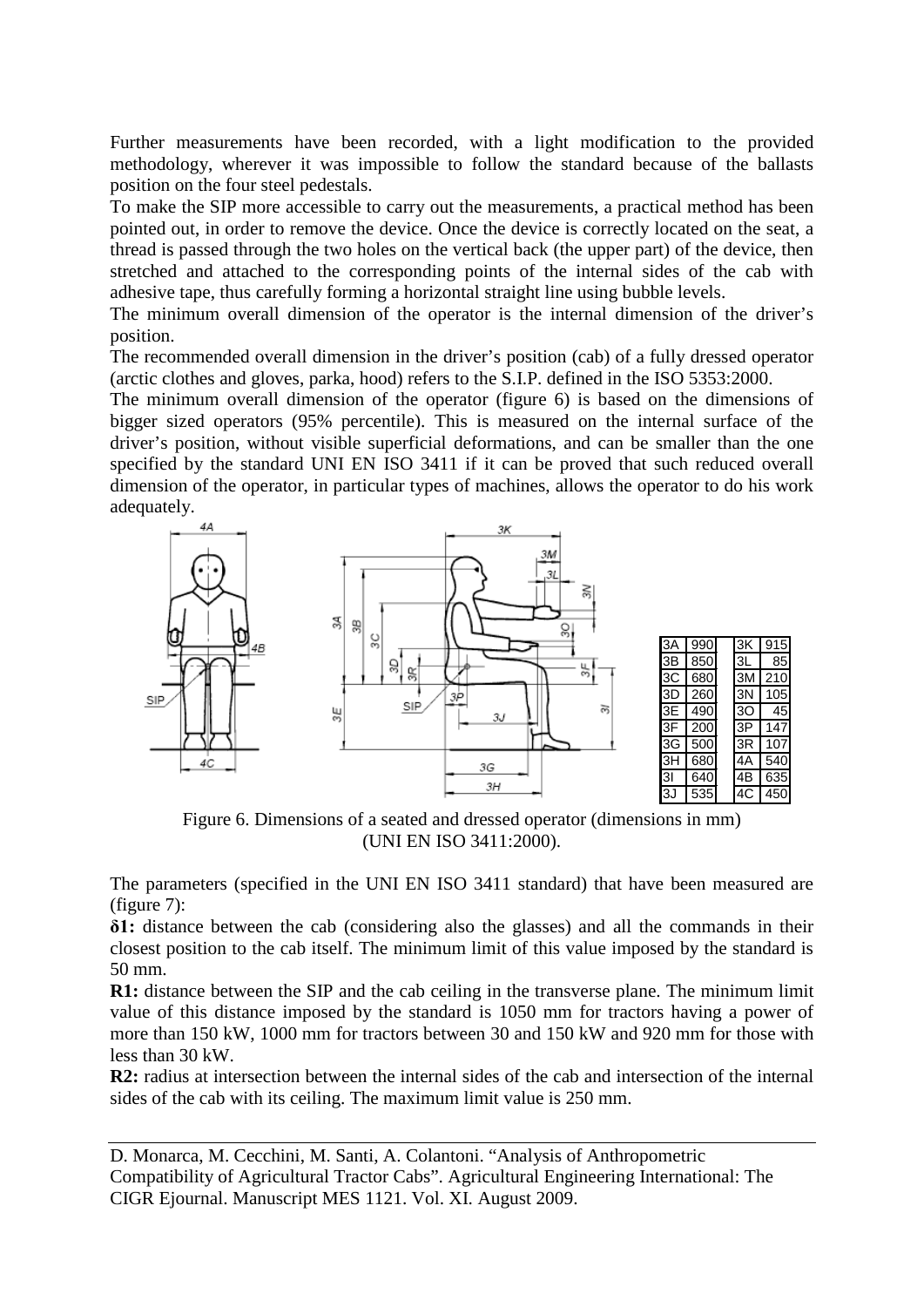**R3:** distance between the SIP and the rear side of the cab. The gathered measurement needs to be at least b+400 mm, where b is equal to the half of the seat's horizontal adjustment.

**h1**: vertical distance between the SIP and the lower extremities of the upper side walls of the cab. The standard establishes a maximum value of 150 mm.

**h2**: vertical distance between the SIP and the lower extremities of the upper rear wall of the cab. The gathered measurement needs to be equal to the vertical distance between the SIP and the upper part of the seat in its lowest adjusted position.

**l1:** length inside leg space. The standard establishes a minimum space of 560 mm.

**L1**: distance for the forearm inside the upper lateral zones of the cab. This distance needs to be at least 500 mm.

L2: distance between the cab and the arctic shoes of the operator which operates a pedal or pedal command in any position. The minimum limit value imposed by the standard is 50 mm.



Figure 7. Measured parameters (seated and dressed operator) (dimensions in mm) (UNI EN ISO 3411:2000).

## **3. RESULTS AND DISCUSSION**

In table 1 the gathered results are summarized; parameters not respected on each tractor are underlined. Resulting from the anthropometric analysis carried out in this research, all the analyzed machines, regardless of size and age, have a percentage of parameters that do not

D. Monarca, M. Cecchini, M. Santi, A. Colantoni. "Analysis of Anthropometric Compatibility of Agricultural Tractor Cabs". Agricultural Engineering International: The CIGR Ejournal. Manuscript MES 1121. Vol. XI. August 2009.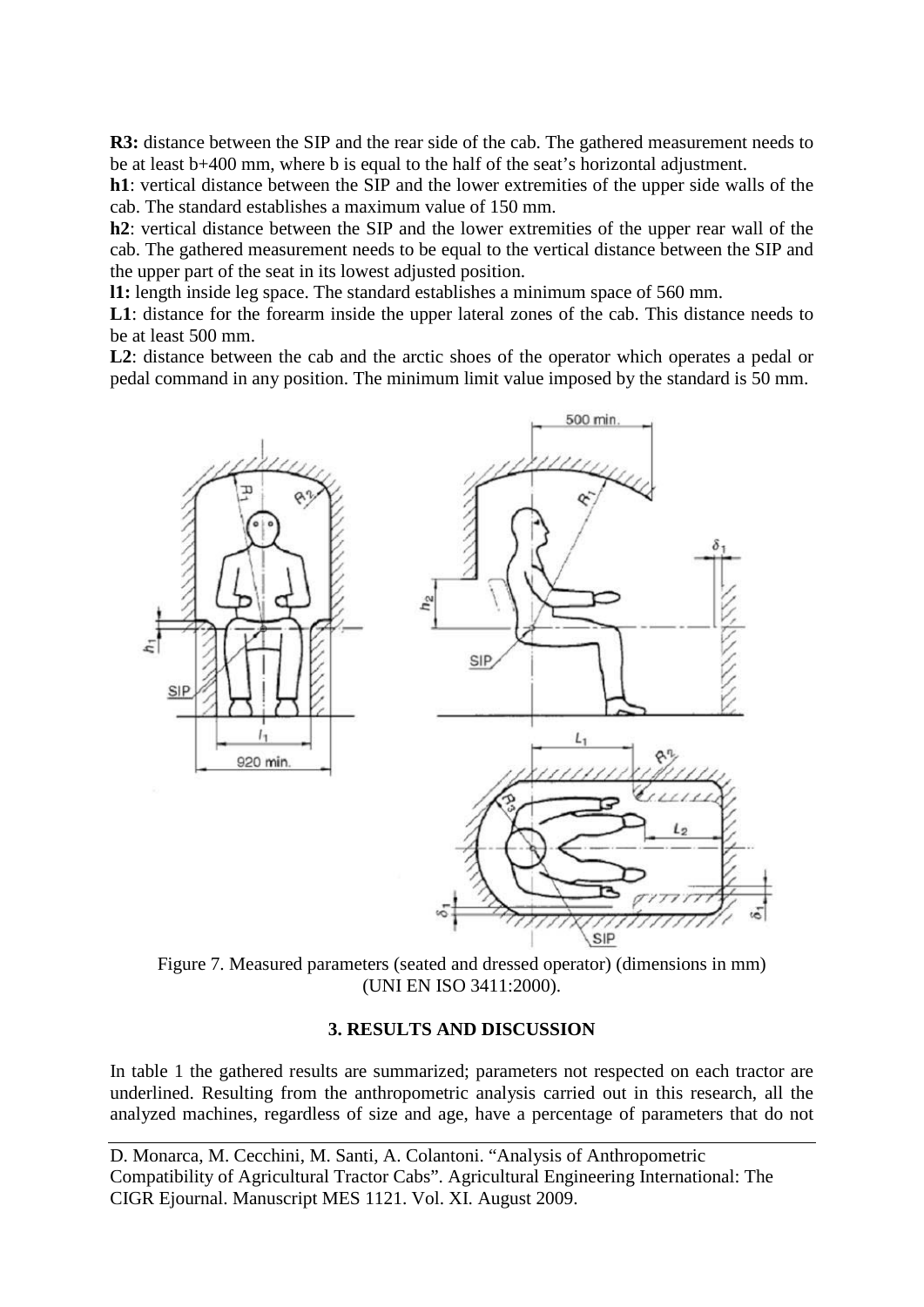respect the standard. This percentage range between one unconformity (11% of parameters for the Case 1255 XL tractor) and a maximum of five unconformities (56% of parameters for three tractors).

Starting with the "h2" measurement (vertical distance between the SIP and the lower extremities of the upper rear wall of the cab), 14 analyzed tractors (93,3% of tested tractors) result to be below the standard.

Another parameter which is often not respected is "δ1" (distance between the cab and the commands in their closest position to the cab itself). Regarding this parameter, 7 tractors out of 15 (46,7% of cabs) result to violate the minimum safety distance.

Based on the standard, the distance between the cab and the commands should have a minimum of 50 mm to avoid that the operator gets crushed or hits the cab using this command. Seven tractors register variances from -5 to -50 mm (on average -24 mm). Constructors place rarely used commands in the close vicinity of the cab. This can involve for the operator risks of crushing his fingers against the cab walls.

Table 1. Extended table of the respected dimensional characteristics of the analyzed tractors (dimensions in mm). Underlined values show the unconformities to the ISO standard.

| <b>Tractor makes</b><br>and models | <b>Power</b><br>kW | $\delta$ 1      | $R1$ | R <sub>2</sub>   | R3  | h1         | h2             | $\mathbf{I}$ | L1   | L2  |
|------------------------------------|--------------------|-----------------|------|------------------|-----|------------|----------------|--------------|------|-----|
| Landini<br>Globus Top 80           | 43.25              | 22              | 990  | 50               | 378 | <u>151</u> | 138            | 580          | 795  | 70  |
| Steyr<br>9083                      | 64.7               | $\underline{0}$ | 981  | 60               | 532 | 126        | 95             | 725          | 1173 | 30  |
| John Deere<br>5615F                | 66.1               | 51              | 1204 | 98               | 360 | 78         | <u>173</u>     | 560          | 810  | 10  |
| Fendt<br>Farmer 309 C              | 78.6               | 68              | 1029 | 99               | 477 | 84         | 183            | 966          | 840  | 55  |
| Case<br><b>CS 110</b>              | 80.9               | 41              | 1010 | $\boldsymbol{0}$ | 448 | 172        | 181            | 730          | 546  | 28  |
| John Deere<br>6330 Premium         | 86.7               | 66              | 915  | 35               | 460 | 50         | 35             | 875          | 740  | 75  |
| Case<br>1255 XL International      | 91.9               | 99              | 1130 | 42               | 608 | 258        | 293            | 1079         | 919  | 142 |
| Hürlimann<br>SX 1500               | 113.9              | 70              | 1004 | 280              | 583 | 146        | 121            | 632          | 1068 | 69  |
| Same<br>Hercules 160 V             | 117.6              | 41              | 1050 | 103              | 420 | 124        | 148            | 818          | 707  | 110 |
| Same<br>Galaxi Turbo               | 122.3              | 20              | 1065 | 38               | 427 | 232        | 146            | 724          | 1028 | 51  |
| Landini<br>Legend Tecno            | 145                | 11              | 942  | 32               | 428 | 138        | 131            | 663          | 1306 | 265 |
| Ford<br><b>TW 30</b>               | 139.7              | 109             | 1101 | 119              | 584 | 123        | 68             | 973          | 1072 | 101 |
| Same<br>Iron 200                   | 147                | 91              | 945  | 70               | 660 | 120        | 56             | 640          | 682  | 12  |
| John Deere<br>7730                 | 161.7              | 45              | 980  | 80               | 405 | 165        | $\overline{0}$ | 820          | 815  | 80  |
| Case<br>MX 270                     | 188.5              | 85              | 1090 | 58               | 720 | 195        | 33             | 890          | 820  | 140 |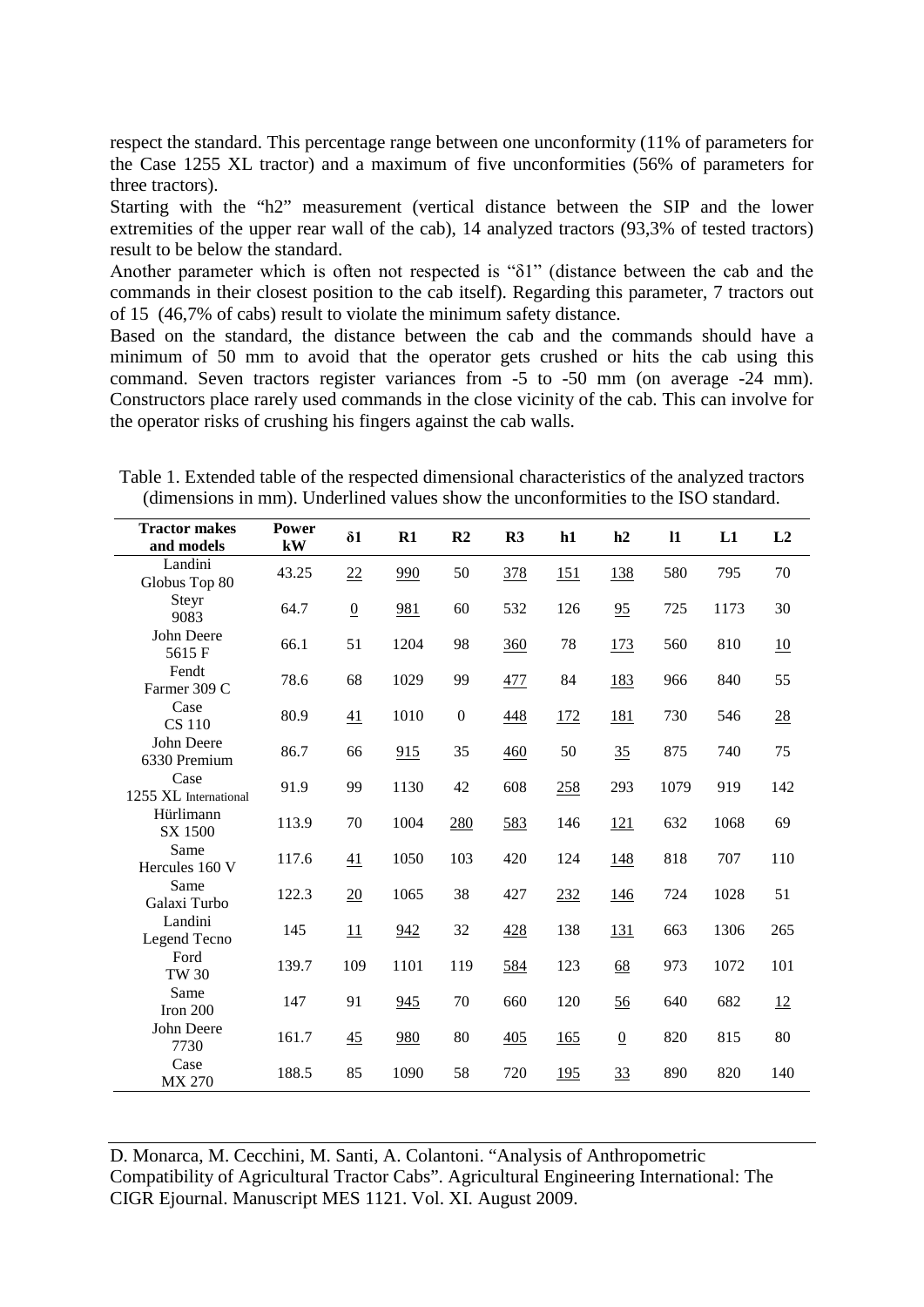The "R3" parameter (distance between the SIP and the rear side of the cab) show unconformities in the 60% of the tested tractors, with variances from -7 mm to -114 mm (on average -59 mm).

Other parameters that result unrespected are "R1" (for 6 tractors out of 15: from -10 to -85 mm, average  $-35$  mm) and "h1", (for 5 tractors: from  $+1$  to  $+108$  mm, average  $+46$  mm). These parameters regard respectively the distance between the SIP and the cab ceiling in the transverse plane (R1) and the vertical distance between the SIP and the lower extremities of the upper side walls of the cab (h1).

Regarding the "R1", in some tractors, space is occupied by ventilation devices. Some constructors justify the unconformity for the "h1" distance with the need of insert a lateral control console (a device nowadays present in all medium and large sized tractors of the last generation).

The "L2" parameter (distance between the cab and the arctic shoes of the operator) is not conform for 3 tractors out of 15. This distance has a minimum limit of 30 mm and is not respected by those tractors that have a too long pedal travel (the clutch pedal: in this case data show variances from -2 mm to -20 mm).

### **4. CONCLUSIONS**

Considering that the UNI EN ISO 3411 is a "standard" and not a "directive", constructors of agricultural tractors are not held completely to respect the limits indicated by the standard itself. However they should to motivate and justify an eventual choice in construction which does not respect the standard's limits (Biondi, 1999).

Tests show that the most critical parameter for agricultural tractors is the "h2" one. This is related to the fact that the agricultural tractors often use machinery attached to the back on a three point linkage or towed.

For this reason, the lower extremity of the rear window is generally lower than the standard dictates, to have a bigger sight angle towards the terrain. In fact it needs to be underlined that the applied standard refers to ground moving machinery (a similar European standard does not exist for agricultural tractors).

Parameters that seem to give less problems to the tractors cab planners are "l1", length inside leg space, and "L1", distance for the forearm inside the upper lateral zones of the cab. In fact all the tested cabs show the respect of such parameters.

#### **5. REFERENCES**

- Anderson, B.J.G. and Ortengren, R., 1974a. Disc pressure and myoelectric back muscle activity during sitting – III. Studies on a wheelchair. Scandinavian Journal of Rehabilitation Medicine. 6: 122-127
- Anderson, B.J.G. and Ortengren, R., 1974b. Disc pressure and myoelectric back muscle activity during sitting – II. Studies on a office chair. Scandinavian Journal of Rehabilitation Medicine. 6: 115-121

Biondi, P., 1999. Meccanica Agraria, UTET, Torino.

Binswanger, H.P., 1984. Agricultural mechanization. A comparative historical perspective. World Bank Staff Working Papers number 673, Washington.

Biondi, P., 1990. Meccanizzazione agricola passato e futuro. Macchine e Motori Agricoli.